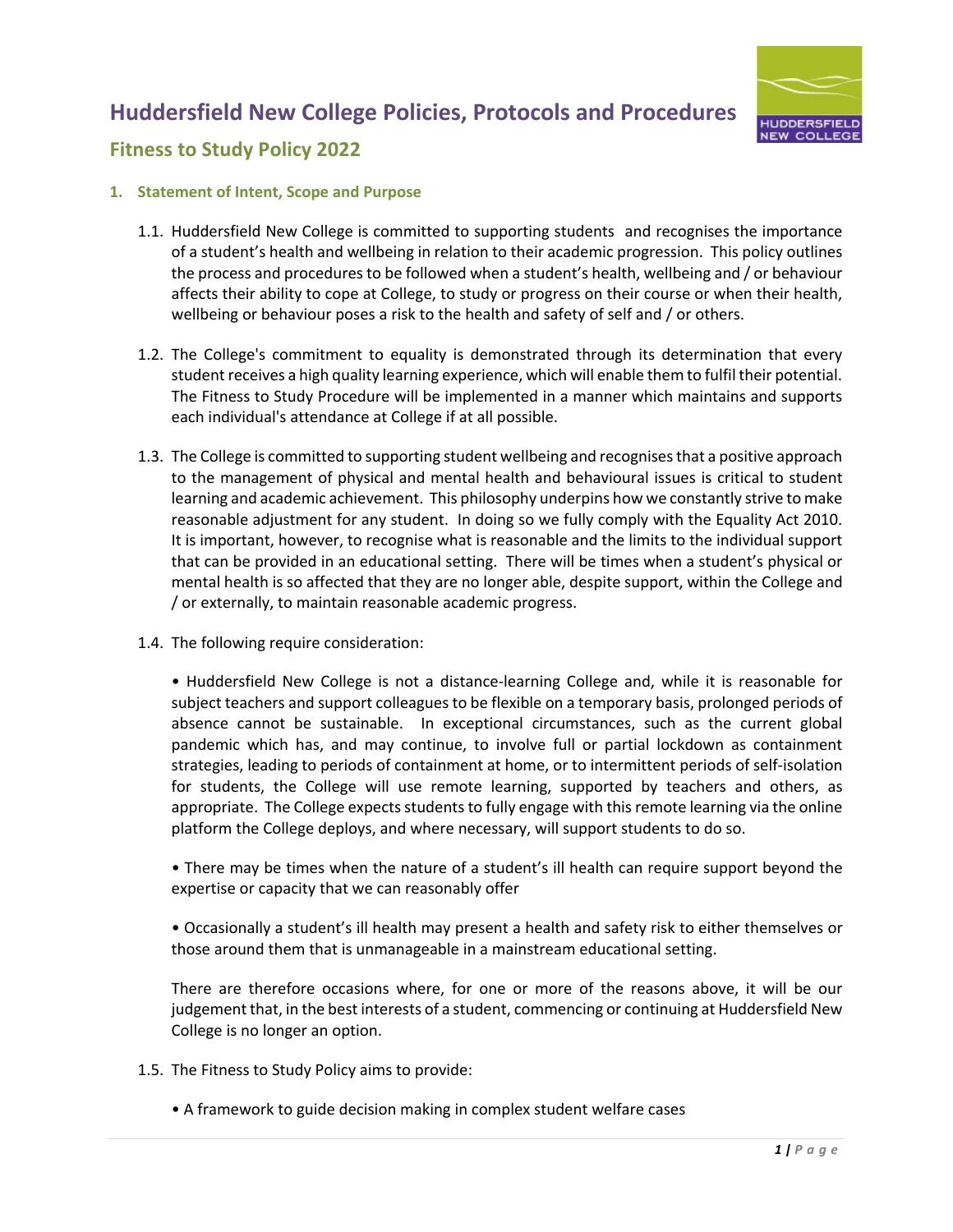

### **Fitness to Study Policy 2022**

- A set of parameters for the minimum acceptable level of academic progress
- A series of stages for reviewing a student's place at the College

• A list of minimum expectations of students who are offered the opportunity to apply to restart at the College

#### 1.6. Associated documents

- Admissions Policy
- Admissions Policy appendix SEND and CE guidelines
- Student ABC charter of expectations
- Health and Safety Policy
- Safeguarding and Child Protection Policy
- **SEND Policy**
- Behaviour for Learning Policy

#### **2. Procedures**

#### 2.1. **Stage 1 - Admissions**

Prospective students are encouraged to disclose any additional learning needs or medical issues related to their mental or physical health at application point, and any declaration will not negatively affect their application. The information will be shared as appropriate, with relevant staff members.

- 2.2. The College need to be made aware of any issues during the admissions process so we can ensure that we can offer the support that meets the needs of the student.
- 2.3. The College will ask for specific information (anorexia nervosa, psychosis etc.), rather than accepting any generalised information. This information will support us in establishing the most appropriate programme of study and to ensure any additional support requirements can be implemented-where this is reasonable.
- 2.4. The College will take into account our duty of care towards all students and staff, health and safety considerations and what are reasonable expectations of teaching and support staff.
- 2.5. Wherever possible, we aim to include health professionals and other external experts in discussions and in all cases, medical or relevant evidence will be required to inform the support plan agreed.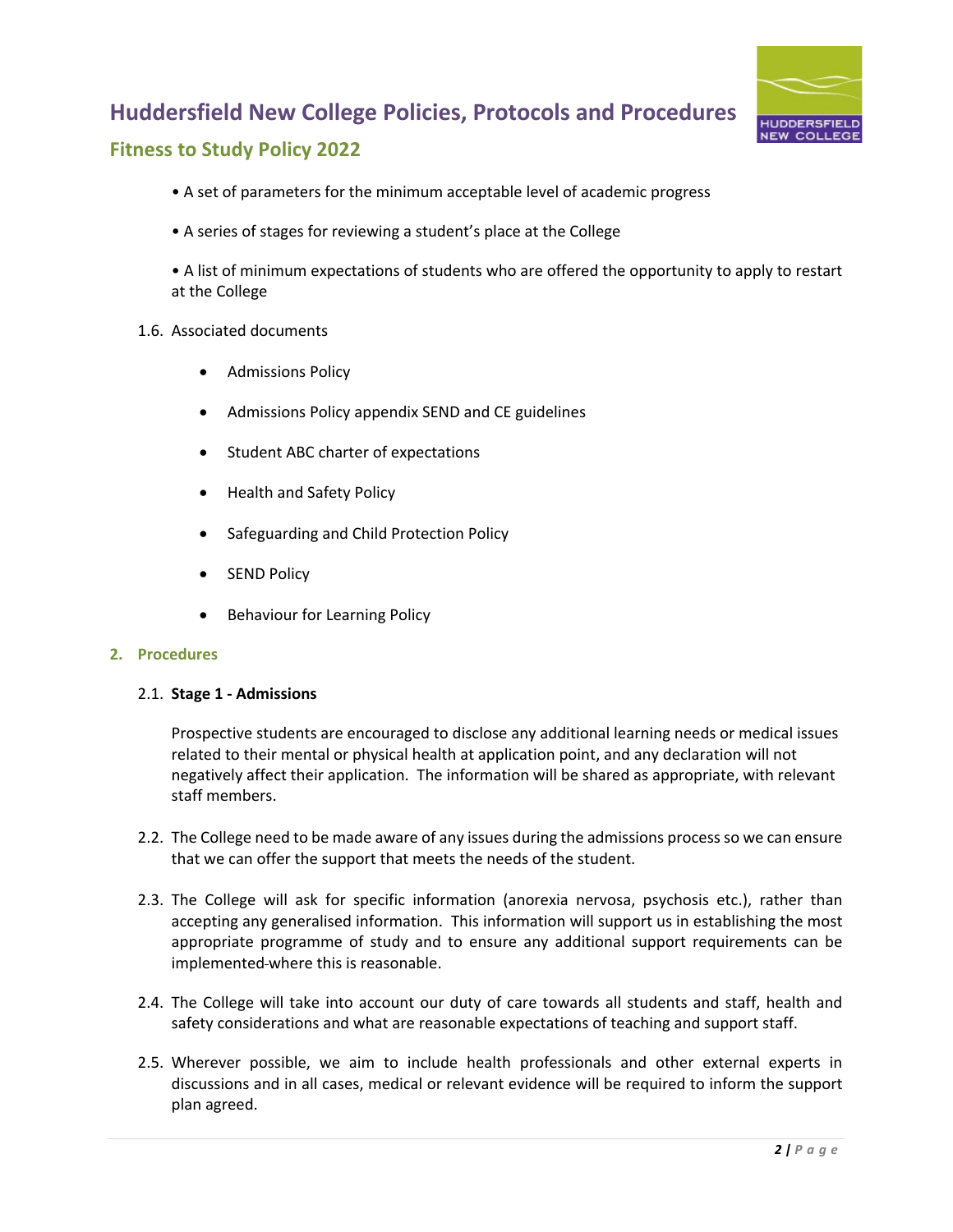

### **Fitness to Study Policy 2022**

- 2.6. Where appropriate, a risk assessment will be undertaken before an offer of a place is considered.
- 2.7. Although we are mindful of any disclosure and responsive to individual needs, students with a disclosed SEND must still be able to demonstrate that they can engage successfully in a full-time educational programme.
- 2.8. Our entry criteria still applies for prospective students with a disclosed SEND.

#### 2.9. **Stage 2 – On roll at the College**

- 2.10. If a student does not disclose a pre-existing physical or mental health condition on application, then it is unlikely that s/he will receive support or reasonable adjustment until the condition becomes clear to the College.
- 2.10 A student's Fitness to Study may be brought into questions as a result of a wide range of circumstances. These include, but are not limited to:
	- Serious concerns about the student emerge from a third party (e.g. friend, multiagency partner, parent) which indicates that there is a need to address Fitness to Study
	- A student has told a member of the College's staff that they have a problem and / or has provided information which indicates that there is a need to address their Fitness to Study
	- A student has not engaged with meaningful study for a period of time causing concern from subject teachers and / or progress tutor
	- The student's disposition is such that it indicates there may be a need to address an underlying health issue. For example, if a student has demonstrated mood swings or unusual behaviour, an inability to attend lessons or concentrate throughout lessons, shown signs of depression, become withdrawn / aggressive / distressed / irritable, is becoming intimidating to others, is communicating suicidal thoughts or is self harming to a point where the College considers the support required to be beyond the expertise or capacity that we can reasonably offer
	- Behaviour, otherwise dealt with as a disciplinary matter, which could be considered the result of an underlying physical or mental health problem
	- The student's academic performance, physical behaviour or demeanour is not acceptable and this is thought to be the result of an underlying physical or mental health problem
- 2.11 Early disclosure of issues is vital to allow staff to assess how best to accommodate students and to provide appropriate support.
- 2.12 The College will always seek to provide appropriate support to any student with ill health, whether the condition was pre-existing or commences during study at the College. Students are made aware of the range of support available at the College, both at induction and as part of the on-going pastoral curriculum.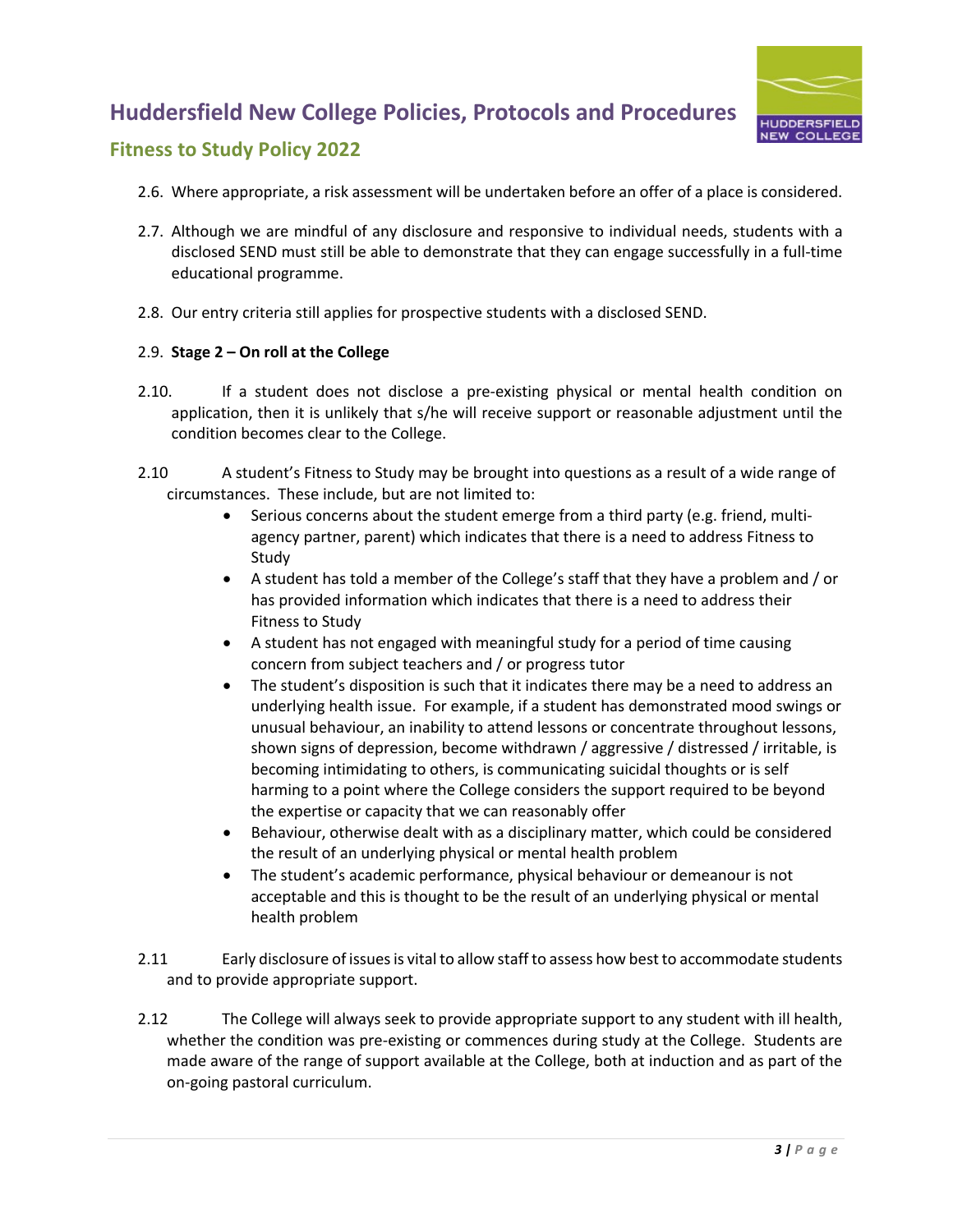

### **Fitness to Study Policy 2022**

- 2.13 The supportive measures may also involve referral to outside agencies, such as CAMHS or the student's GP. This will particularly apply where the health condition causes significant concern, as the capacity of the College in providing medical support is finite and the responsibility for medical support lies with the external services.
- 2.14 In crisis situations, where there are immediate and grave concerns for a student's health or well-being, staff will judge how best to provide first aid and whether emergency services should be called. In these situations, and if applicable, colleagues will endeavour to contact parents and carers as soon as possible.
- 2.15 It is important to be clear about what it reasonable in an educational setting and the limits to the support that can be offered will be communicated to the student and the parent / carer where applicable. These include both the flexibility the College can offer regarding academic progress (attendance, punctuality and meeting assessment expectations) and the support (type, location and frequency) required for a student to remain at College.
- 2.16 A minimum level of attendance needs to be maintained to allow a student to make academic progress. Huddersfield New College is not a distance-learning College and, while it is reasonable for subject teachers and support staff to be flexible on a temporary basis, excessively long periods of complete absence or very poor attendance will make a student's studies untenable. If a student falls significantly behind with their deadlines for coursework, assignments or homework, despite extensions being offered, then there comes a point when catching up is not viable. The specific expectations regarding attendance and assessment will depend on the individual's circumstances and the professional judgement of staff.

#### **3. Fitness to Study**

- 3.1. The College is committed to enabling all students to complete their programme of study successfully and achieve their potential. There are occasions, however, when physical or mental health issues are so complex or so significant that this is not possible. Each student will be considered on a case by case basis.
- 3.2. Where it is decided that a student may be able to continue with their studies an assessment of need will be completed by the College to determine if it is within our expertise and capacity to reasonably offer the support required. The responsibility to obtain and supply evidence of fitness to study, and any involved costs, lies with the student / parent / carer. This evidence may only be for a finite period and if circumstances change will be re-assessed and possibly required again.
- 3.3. Ideally, a clear consensus would always emerge regarding the best way to progress, however, this will not always be the case. There will be occasions where the College believes that it has exhausted the support options available, it has made reasonable adjustments in all aspects of College life, but the student is unable to maintain their fitness to study. These situations impact negatively both on the student, since their welfare is at risk, and on the College, since there is an excessive and unreasonable demand on resources.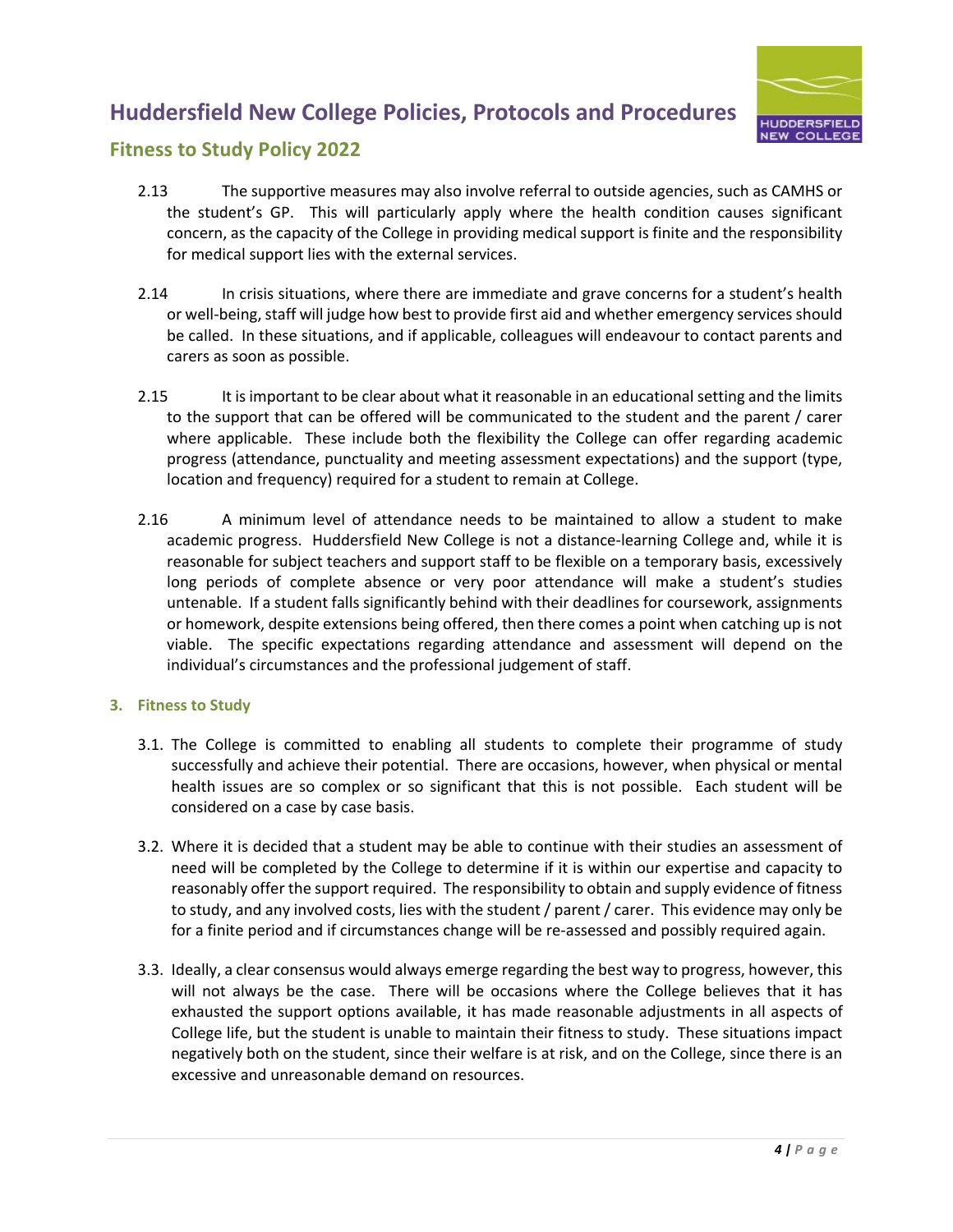

### **Fitness to Study Policy 2022**

- 3.4. If the College reaches a decision, after consultation with the student, parents / carers (if applicable) and medical professionals (where appropriate), that a student should withdraw then this will be actioned.
- 3.5. If it is agreed that a restart in the following academic year is an option, then this will only be possible if the student is able to provide evidence that their health has improved sufficiently so that they are fit to resume study.
- 3.6. Where there is no consensus that withdrawal is the most appropriate outcome, then the stages below will be followed (please note that in exceptional circumstances the College will move immediately to stage 3 if it considers it is appropriate to do so):

#### **Stage 1**

• A Stage 1 letter is sent home outlining concerns and setting targets. The situation is reviewed 10 working days later.

#### **Stage 2**

If at review, targets have not been met a stage 2 letter is sent home outlining concerns and resetting targets. The situation is reviewed 10 working days later.

#### **Stage 3**

- A case conference (the safeguarding team, individual teachers, student well-being officer, progress tutor and head of faculty as appropriate) reviews the situation and provides guidance to the Assistant Principal Safeguarding, Specialist Support and Student Wellbeing, who will adjudicate on the feasibility of the student's continued place at College. The student and parents / carers will then be notified of the decision. The College will always provide advice and guidance on alternative progression routes at this stage.
- 3.7. There may be occasions when the College will be advised by medical professionals that it is unsafe for the student to attend. This advice will always supersede College policy.

#### **4. Appeals**

- 4.1. Appeals regarding applications or admissions (see 2.1) must follow the admissions policy.
- 4.2. For student who are on roll, students/ parents/ carers will have the opportunity to appeal against the decision. In order to make an appeal they must write to the Principal within 5 working days of the outcome of the case conference. The Principal, or a designated member of the Senior Leadership Team, will review the decision and will report the outcome of the review in writing to the appellant within 10 working days of receipt of the appeal.
- 4.3. Please note: The Principal, or the designated member of the Senior Leadership Team's decision cannot be challenged. Any appeals against the outcome of the review can only be to challenge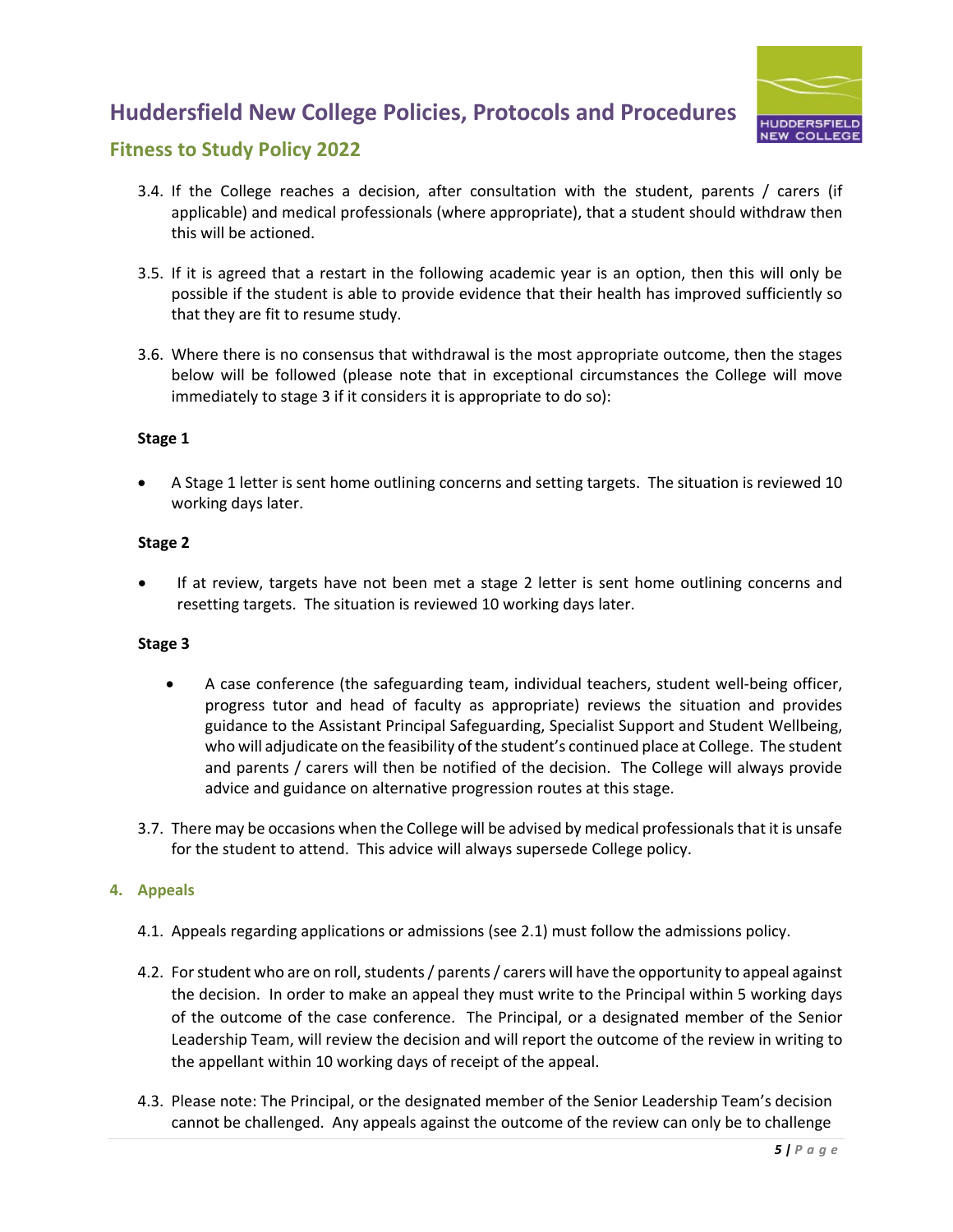

### **Fitness to Study Policy 2022**

that due process (as described in this policy) has not been followed. Please refer to the Complaints Procedure available on the College website. This appeal must be made in writing within 5 working days of receipt of the Principal, or the designated member of the Senior Leadership Team's decision to the Chair of the Corporation via the Clerk: C. Coupland who can be contacted via email at c.coupland@huddnewcoll.ac.uk

#### **5. Roles in the process**

- 5.1. Staff that are likely to be involved in the process of determining a student's fitness to study include;
- Assistant Principal Safeguarding, Specialist Support and Student Wellbeing
- Assistant Principal Pastoral Care, Careers Guidance & Progression
- Associate Assistant Principal Additional Learning and Specialist Support
- Director of Safeguarding
- High Needs Provision Manager
- Student Wellbeing Manager
- Head of Faculty
- Subject Tutors
- Progress Tutors

#### **6. Review of Policy and communication**

The Senior Leadership Team own this policy, staff will be notified of the new policy via the staff news bulletin and the policy will be published on the internal information platform (Moodle).

| <b>Version</b> | <b>Date</b>       | Author(s)   | <b>Comments</b>                                        | <b>Approval Route/ Date</b> | <b>Date of Next Review</b> |
|----------------|-------------------|-------------|--------------------------------------------------------|-----------------------------|----------------------------|
| 1              | Feb 2020          | Lee Goddard | Complete re-<br>write of<br>policy                     | SLT Feb 2020                | Feb 2022                   |
|                | September<br>2020 | Lee Goddard | Addition to<br>$1.4$ in<br>response to<br>the Covid 19 | SLT September 2020          | Feb 2022                   |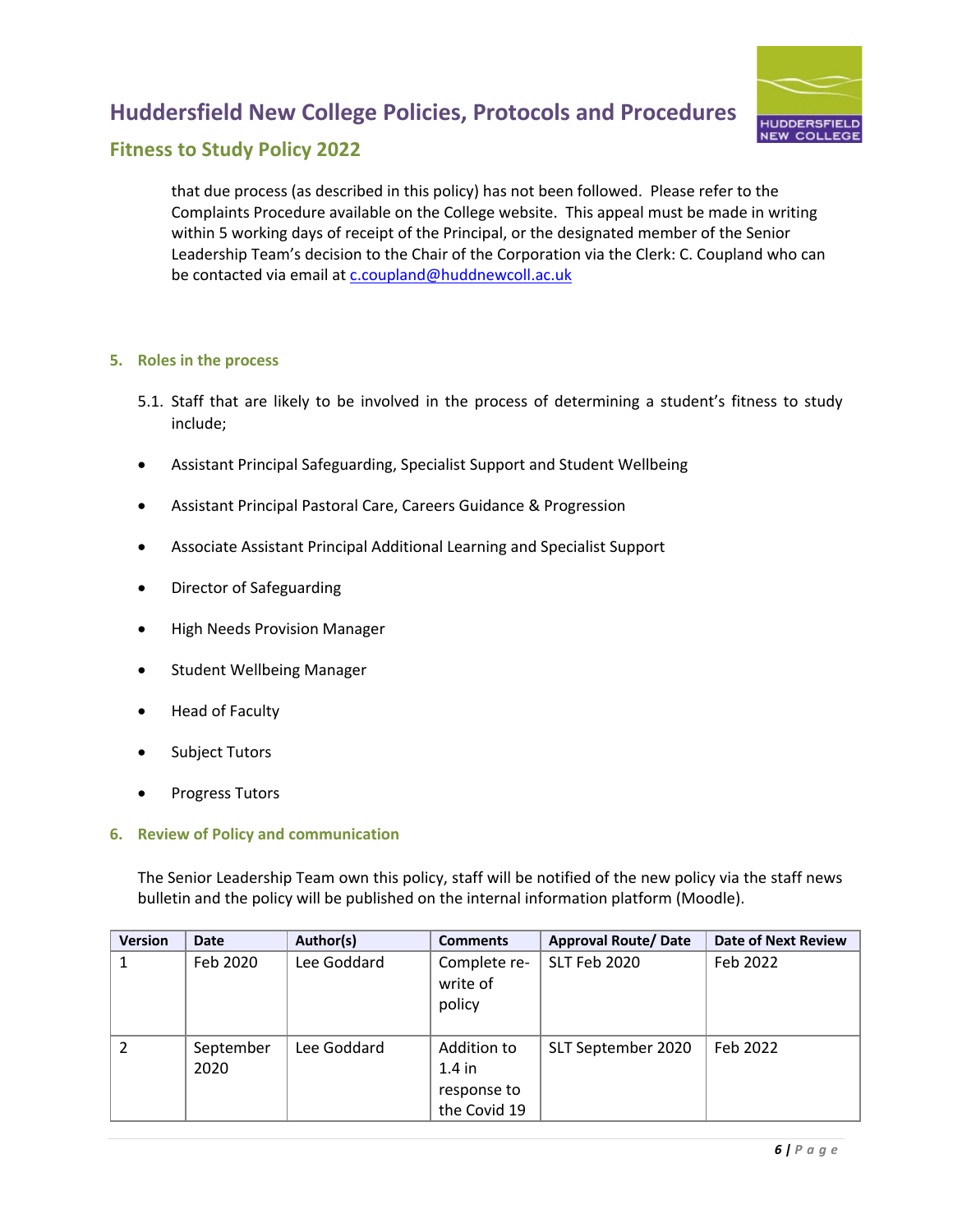

## **Fitness to Study Policy 2022**

|   |                 |             | global                                             |                  |          |
|---|-----------------|-------------|----------------------------------------------------|------------------|----------|
|   |                 |             | pandemic                                           |                  |          |
| Э | January<br>2022 | Lee Goddard | Bi-annual<br>review and<br>informed by<br>practice | SLT January 2022 | Feb 2024 |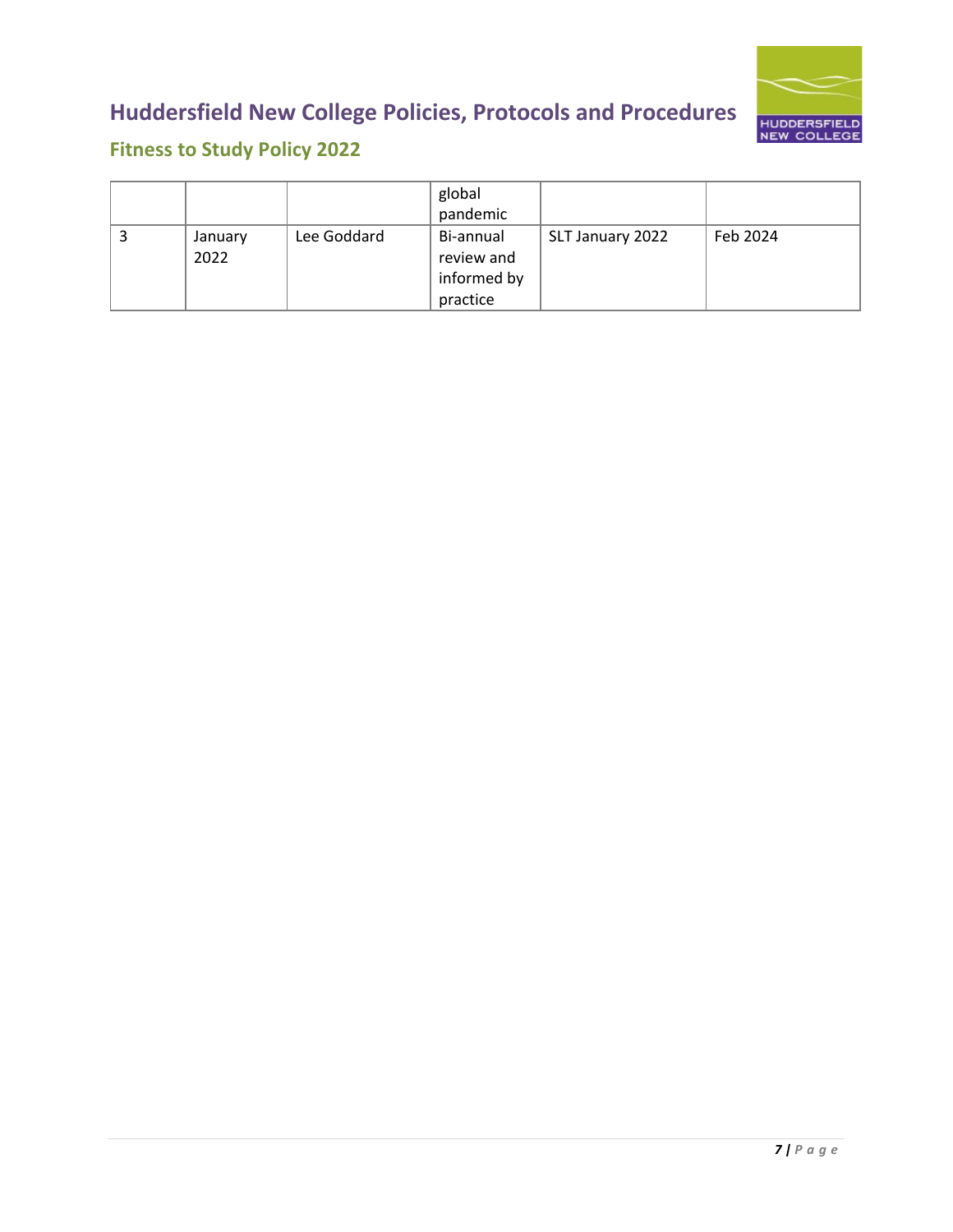

## **Fitness to Study Policy 2022**

Equality Impact Assessment

| <b>Question</b>                   | <b>Response</b>                                                                                           |
|-----------------------------------|-----------------------------------------------------------------------------------------------------------|
| 1. Name of policy being assessed  | <b>Fitness to Study Policy</b>                                                                            |
|                                   |                                                                                                           |
|                                   |                                                                                                           |
|                                   | 2. Summary of aims and objectives of the The purpose of the policy is to clearly identify the             |
| policy                            | process of assessing a student's fitness to study at HNC                                                  |
|                                   | and the steps taken to identify reasonable adjustments                                                    |
|                                   | on behalf of the College.                                                                                 |
|                                   | 3. What involvement and consultation has Research of sector policies and consultation with                |
|                                   | been done in relation to this policy? (e.g. with Directors of Additional Learning and Specialist Support, |
| relevant groups and stakeholders) | Safeguarding and Pastoral.                                                                                |
|                                   |                                                                                                           |
|                                   |                                                                                                           |
| 4. Who is affected by the policy? | HNC students and students applying to join HNC                                                            |
|                                   |                                                                                                           |
|                                   |                                                                                                           |
|                                   | 5. What are the arrangements for monitoring The policy will be the basis for all decision making and      |
|                                   | and reviewing the actual impact of the processes with regards to identifying whether support              |
| policy?                           | can be reasonably expected to be provided                                                                 |
|                                   |                                                                                                           |
|                                   | The policy will be reviewed bi-annually.                                                                  |

| Protected Characteristicss there a potential for Please explain and give Action to<br><b>Group</b> | positive or<br>impact? | evidence/data used                                                                                                                                                                        | address<br>negative examples of any negative impact (e.g.<br>adjustment made |
|----------------------------------------------------------------------------------------------------|------------------------|-------------------------------------------------------------------------------------------------------------------------------------------------------------------------------------------|------------------------------------------------------------------------------|
| <b>Disability</b>                                                                                  | Neither                | The policy sets out theN/A<br>College's processes when<br>assessing whether it can<br>be reasonably expected<br>to provide support for<br>individual students and<br>their circumstances. |                                                                              |
| <b>Gender reassignment</b>                                                                         | Neither                | As explained for disability N/A                                                                                                                                                           |                                                                              |
| <b>Marriage or civil</b><br>partnership                                                            | Neither                | As explained for disability N/A                                                                                                                                                           |                                                                              |
| <b>Pregnancy and</b><br>maternity                                                                  | Neither                | As explained for disability N/A                                                                                                                                                           |                                                                              |
| Race                                                                                               | Neither                | As explained for disability N/A                                                                                                                                                           |                                                                              |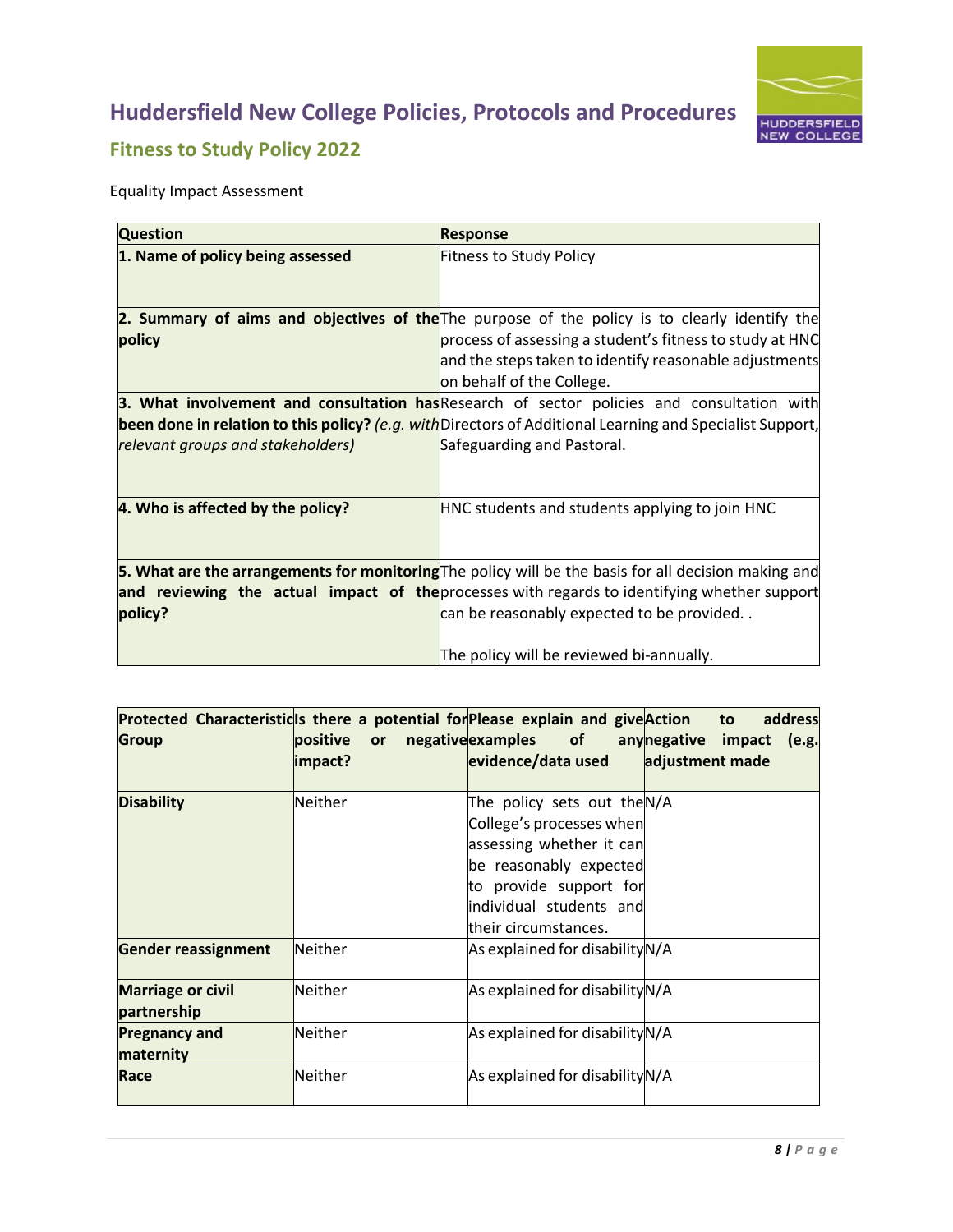

## **Fitness to Study Policy 2022**

| <b>Religion or belief</b> | <b>Neither</b> | As explained for disability N/A |  |
|---------------------------|----------------|---------------------------------|--|
| <b>Sexual orientation</b> | <b>Neither</b> | As explained for disability N/A |  |
| Sex (gender)              | <b>Neither</b> | As explained for disability N/A |  |
| Age                       | Neither        | As explained for disability N/A |  |

### **Evaluation:**

| <b>Question</b>                                                                                                                                                                                                                                                                                                                                                                                                                                                            | <b>Explanation / justification</b>    |                                                                                                                                                         |
|----------------------------------------------------------------------------------------------------------------------------------------------------------------------------------------------------------------------------------------------------------------------------------------------------------------------------------------------------------------------------------------------------------------------------------------------------------------------------|---------------------------------------|---------------------------------------------------------------------------------------------------------------------------------------------------------|
| Is it possible the proposed policy could The policy describes the processes to ensure that all<br>discriminate or unfairly disadvantage people? student's support needs can be met by the College.                                                                                                                                                                                                                                                                         |                                       |                                                                                                                                                         |
| <b>Final Decision:</b>                                                                                                                                                                                                                                                                                                                                                                                                                                                     | <b>Tick</b><br>relevant<br><b>Box</b> | the Include any explanation / justification<br>required                                                                                                 |
| No barriers identified, therefore<br>$\mathbf{1}$ .<br>activity will proceed.                                                                                                                                                                                                                                                                                                                                                                                              | $\checkmark$                          | The basis of the policy is to be clear that the<br>College seeks to support all students unless<br>it is / becomes an unreasonable request to<br>do so. |
| 2. You can decide to stop the policy or<br>practice at some point because the data<br>shows bias towards one or more<br>groups                                                                                                                                                                                                                                                                                                                                             |                                       |                                                                                                                                                         |
| 3. You can adapt or change the policy in a way<br>which you think will eliminate<br>the bias                                                                                                                                                                                                                                                                                                                                                                               |                                       |                                                                                                                                                         |
| 4.<br>Barriers and impact identified, however<br>having considered all available options<br>carefully, there appear to be no other<br>proportionate ways to achieve the aim of the<br>policy or practice (e.g. in extreme cases or<br>where positive action is taken). Therefore you<br>are going to <b>proceed with caution</b> with this<br>policy or practice knowing that it may favour<br>some people less than others,<br>providing justification for this decision. |                                       |                                                                                                                                                         |